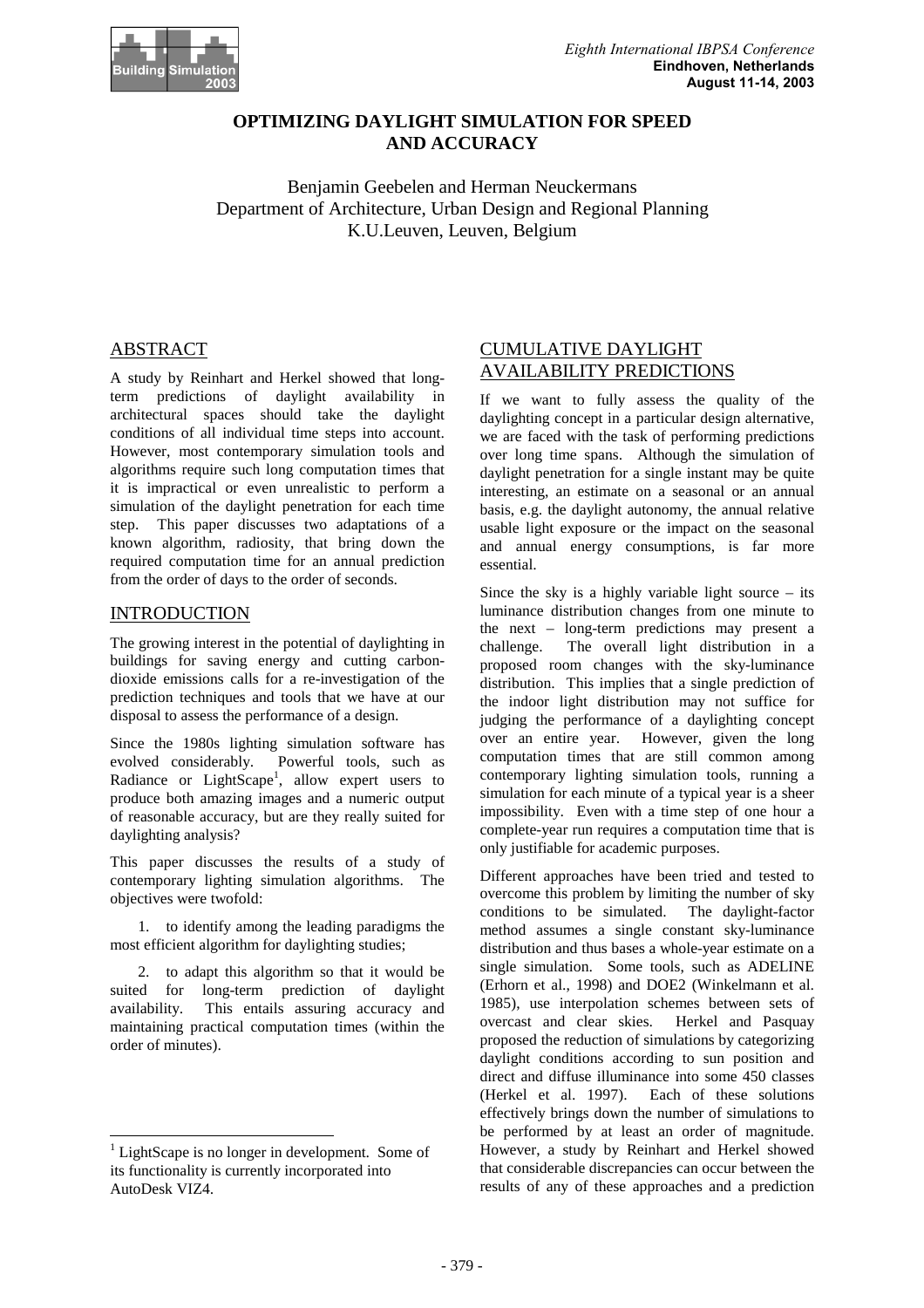that considers the daylight condition of each time step individually (Reinhartetal. 2000).

The following sections describe two adaptations of a  $classical\; radiosity\; algorithm\; that\; enable\; cumulative\; to\; a\; to\; a\; to\; a\; to\; a\; to\; a\; to\; a\; to\; a\; to\; a\; to\; a\; to\; a\; to\; a\; to\; a\; to\; a\; to\; a\; to\; a\; to\; a\; to\; a\; to\; a\; to\; a\; to\; a\; to\; a\; to\; a\; to\; a\; to\; a\; to\; a\; to\; a\; to\; a\; to\; a\; to\; a\; to\; a\; to\; a\; to\; a\; to\; a\; to\$ predictions within practical computation times without jeopardizing accuracy.

## RADIOSITY VERSUS RAY TRACING

Daylighting software can be subdivided into two categories: tools that are mere digital translation s of known simplified calculation methods for the direct and average internal reflected components of the daylight factor, and tools that try to model light propagation as physically accurate as possible. Mo st tools in the latter group adhere to one or a combination of the two key paradigms in physically based rendering, i.e. ray tracing and radiosity.

In accordance with their name, ray-tracing algorith ms follow the paths of individual light rays through a scene in order to determine the luminance of the scene's surfaces at a limited set of singular point sin the direction of a pre-set viewpoint. Radiosity algorithms, on the other hand, apply a finite-eleme nt  $approach to find a light distribution within the  $sc$$  ene that comes close to an energetic equilibrium. The two counterparts are almost each other's opposite: Raytracing performs best with specular materials a nd point light sources, allows any geometry, and is vi ewdependent, whereas radiosity performs best with perfectly diffuse materials and large light sources , requires faceted geometry, and is view-independent.

For daylighting analysis, one is interested in predicting accurate luminance and illuminance value s in the scene. It would seem that radiosity is the more efficient algorithm to this end, since estimating t he overall light distribution is its corner stone, whe reas ray tracing only observes distinct points and light rays<sup>2</sup>. It is quite complex to assign appropriate light fluxes to the individual rays so as to get an idea of the overall light distribution. Especially diffuse int erreflections between surfaces are hard to reproduce with ray tracing. Nevertheless radiosity is often dismissed for not being able to handle specular reflections and for requiring large amounts of memory. In the context of daylighting analysis, where a visual output is irrelevant, we find this reasoning unjustified:

֘֒

1. In the simulation of the built environment, the overall light distribution is generally determi ned by inter-reflections that come closer to diffuse the anto specular behavior. Only for special mirroring systems are specular reflections prevalent;

2. It is not impossible to introduce specular behavior into radiosity. The simple technique of using ray casting to determine extended form factor s can already take specular reflections into account, thus facilitating the simulation of mirroring syste ms. This will not suffice for creating images, but performs adequately for producing illuminance values;

3. Most solutions to introduce diffuse interreflections into ray tracing involve a proliferatio nof rays to be traced, thus badly affecting its efficie ncy;

4. In a time of persistently growing computer memory the argument of radiosity's excessive memory demands has become obsolete.

One could argue that, because of their complementary natures, a combination of both algorithms – e. g. a two-pass procedure – would be the ultimate solution. However, based on the reasoning above, i t is our belief that the ray tracing step is only necessary to generate the view-dependent effects when producing images, and that, when focusing on light distribution and numeric output, the bulk of our attention should go to improving radiosity algorith ms.

In order to facilitate long-term predictions that consider the daylight conditions of all time steps, we will concentrate on two goals: the reduction of the required computation time for a single simulation. and the reduction of the number of simulations to b e run.

## LIMITEDPATCHSUBDIVISION

Radiosity algorithms introduce a mesh of nodes across the surfaces of the scene, i.e. the geometri cal model in which the light propagation is to be simulated. Simultaneously the surfaces are subdivided into patches. All light transferisass umed to be concentrated in the finite number of light pa ths between the nodes. Then a radiosity  $3$  value is found for each node, so that the corresponding fluxes alo ng the light paths constitute a state of energetic equilibrium. Finally, the radiosity and correspond ing luminance is obtained for each point of the surface patches by interpolating between the radiosity valu es of the adiacent nodes (Glassner 1995). The quality of the simulation increases with the number of nodes; the quality of the interpolation increases with the number of nodes per patch. The remainder of this

֘֒

<sup>&</sup>lt;sup>2</sup>This assumption seems to be confirmed by an investigation of the computation methods used in Radiance, one of the most well-known and respected lighting simulation programs. Though essentially a ray tracer, Radiance uses a grid of nodes in which irradiance is cached in order to account for diffus e inter-reflections (Ward et al. 1998). The resembla nce with radiosity is striking.

<sup>&</sup>lt;sup>3</sup> *Radiosity* is a synonymfor *radiant exitance*, which is defined as the power radiated per unitarea of a surface.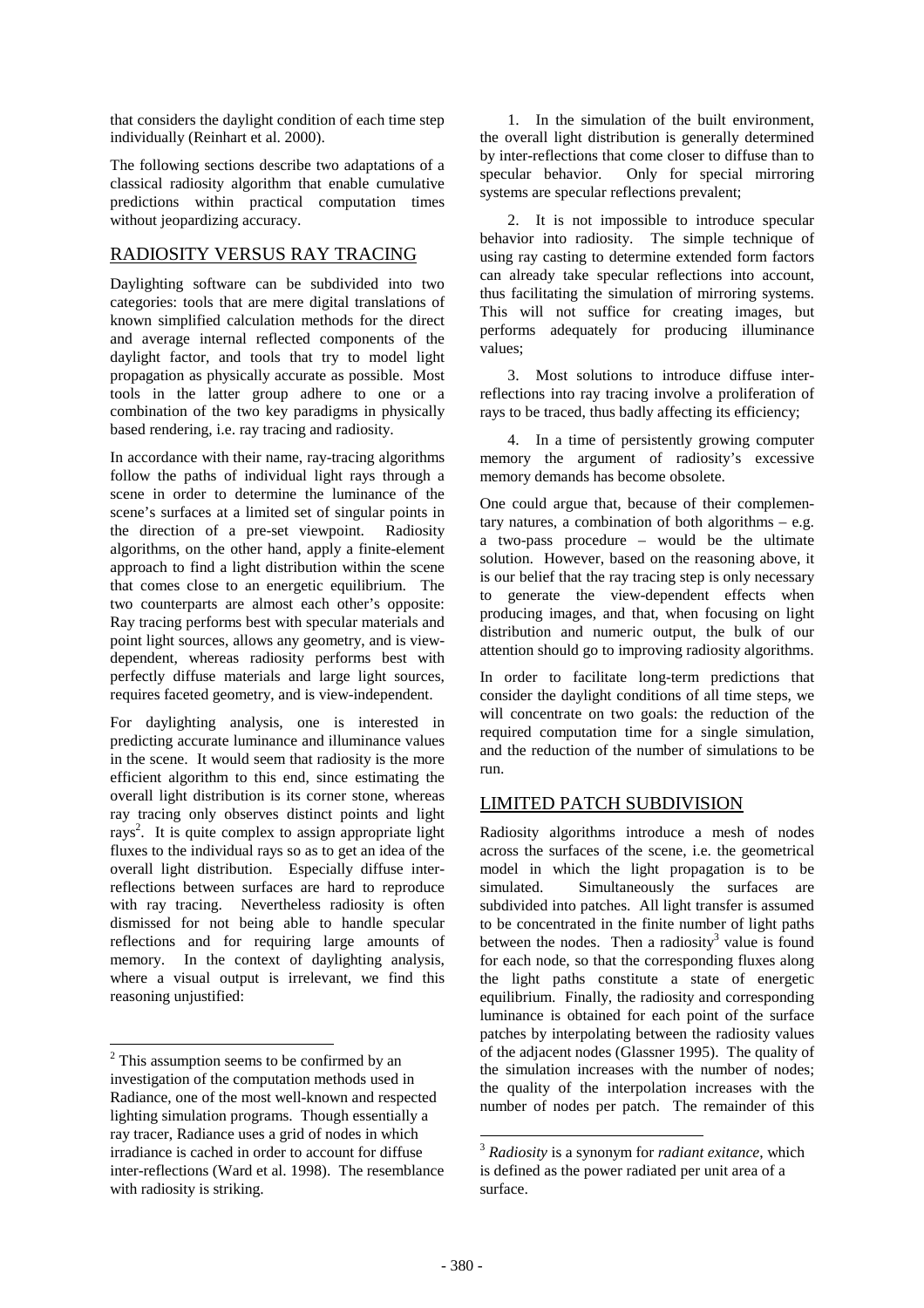paper will relate to classical radiosity, in which the luminance values of all points of a surface patch a re constant and equal to the luminance of a single nod e located in the patch's center of gravity. In other words, the number of nodes is equal to the number of f patches.

### **The Importance of Grid Density**

Since the criterion for the solution is the energet ic balance of the light transfer between the nodes, finding a solution will consist in solving a system of as many equations as there are nodes. For a scene that contains *n* nodes, this will result in a system of *n* equations with *n*×*n* coefficients. Each coefficient corresponds to one of the light paths between two nodes. The two most time-consuming tasks in any radiosity simulation consist of determining these coefficients, which corresponds with the computatio n of form factors, and solving the system. Due to geometrical complexity, the former task is generall y avoided by using some fast approximating procedure, e.g. ray casting or treating patches as differentia l elements. Due to the mostly huge numbers of equations, the latter task is generally performed iteratively, e.g. by using Jacobi, Gauss-Seidel or Southwell iteration. Important, though, is that the e number of nodes is critical for both tasks, and tha t, whatever the simplification strategy, computation time will always increase more-than-linearly with the number of nodes. It is therefore logical that this parameter constitutes an ideal starting point for reducing computation times.

Traditionally radiosity algorithms are applied in t he field of digital images ynthesis, where the ambitio nis to produce highly realistic images without artifact s. For this purpose high-density node grids are requir ed. Over the years, a great deal of research has theref ore been devoted to techniques that can cope with great numbers of nodes. However, for daylighting design and analysis, visual output is irrelevant. We do n ot need to know every nuance across a scene's surfaces ; we merely need the resulting illuminance values in a predefined set of reference points. We should therefore investigate whether we can keep the numbe r of nodes deliberately low without jeopardizing the accuracy of the numerical result.

#### **Experimental Setup**

In order to isolate the effect of node density, which is chis directly linked to surface-patch size, on accuracy, we chose to simulate an ideal case and compare results with the analytical solution. In a case without an y noteworthy luminance gradients across the surfaces, the effect of surface-patch size would most likely be minimal, rendering the experiment useless. We therefore opted for an infinitely long room with a longitudinal roof light under a CIE Standard Overca st Sky. All surfaces were either perfectly diffuse or



*Figure 1. The experimental model to assess the impact of surface patch size on numerical accuracy.*

perfectly absorbent. The infinite length of the ro om was mimicked by using perfectly specular mirrors at both ends. We believe this model to suit our needs , since it exhibits a light distribution that is comp arable to many real rooms. The dimensions and material properties can be found in Figure 1. Along the central vertical axis we positioned 23 measure poin ts (one every 0.25 m) in which we computed the daylight factor on a horizontal plane.

For reference the luminance distributions across the e side walls was computed mathematically. To this en d the vertical surfaces were subdivided into onecentimeter horizontal strips of constant luminance. The sky components in the measure points and on the surfaces were computed analytically. So was the lighttransferbetween any two strips of the side w alls. The inter-reflections were then approximated iteratively until the daylight factor in the measur e points converged to a precision of 4 decimal places

As simulation software we used IDEA-<br>L, a prototype developed at K.U.Leuven that uses classical radiosi ty to simulate daylight penetration into architectural spaces (Geebelen 2003). It uses ray casting to avo id the computation of form factors and Southwell iteration to solve the system of equations. The ra y casting also takes specular material behavior into account. The program uses neither progressive, importance-driven or hierarchical patch-subdivision procedures, nor optimization techniques, so as to clearly see the effects of surface patch size. We studied seven different patch sizes:  $0.5 \times 0.5$  m<sup>2</sup> (case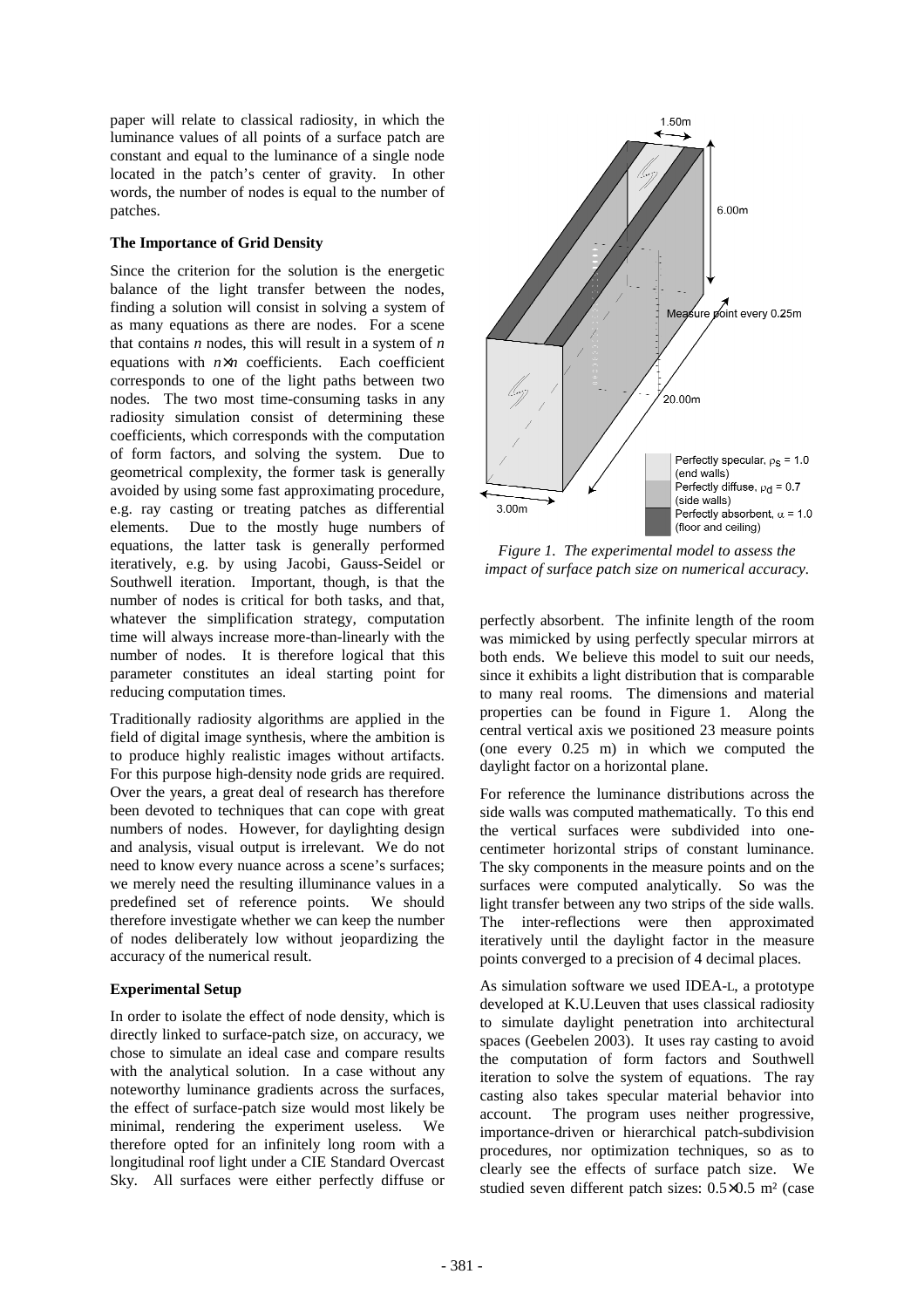1),  $1.0 \times 1.0$  m<sup>2</sup>(case 2),  $1.5 \times 1.5$  m<sup>2</sup>(case 3),  $2.0 \times 2.0$  $m^2$ (case 4), 3.0  $\times$  3.0 m<sup>2</sup>(case 5), 4.5  $\times$  4.5 m<sup>2</sup>(case 6) and  $6.0 \times 6.0$  m<sup>2</sup> (case 7).

For comparison the daylight factors in the referenc  $e$ points were also computed by using the *rtrace* program from the Radiance suite. Particular care went into the definition of the daylight opening, s o as to get good accuracy. The program was invoked with the following parameters:  $-av \space 0 \space 0 \space -ar \space 120$ aa 0.05 -ab 5 -ds 0.05 -dj 0.05 -dp 0 – I.

The experiments were run on a dual-processor Intel Pentium III 1000MHz with 256MB RAM and the Windows 2000 operatings ystem.

### **EffectonNumericalAccuracy**

Surface patch size only affects the internal reflec ted component (IRC). However, since that component approaches zero in the top reference points, relati ve errors on the IRC come out too distorted to be informative. We therefore prefer to use the relati ve root mean square error (RMSE) of the total daylight factor according to:

$$
RMSE = \sqrt{\frac{\sum_{i=1}^{n} \left( \frac{DF_{i,sim} - DF_i}{DF_i} \right)^2}{n}}
$$
 (1)

where

*DF<sup>i</sup>*  $=$ the DF in measure point *i*,

 $DF_{i \, \text{sim}}$  = the predicted value of the DF in measure point *i* and

 $n$  = the number of measure points.

The test results are indicated in Figure 2. Althou gh the surfaces are coarsely subdivided into patches, the overall light distribution in the scene is still a fairly good match for the theoretical case. This reflects in the error values. Although the IRC accounts for a portion of the total DF that ranges between 0% and 35%, cases 1 through 5 have very low RMSE values: roughly up to 1% of the total DF. Cases 6 and 7 show a considerable increase in error. Similar tes ts with different room dimensions have indicated that the point at which this suddenes calation occurs is not related to the size of the window opening, but larg ely depends on the dimensions of the room. We can roughly say that the steep part of the error curve encompasses those subdivisions that have mesh widths greater than the smallest dimension of the room. The main effect of window size is that error s in the flat part decrease with increasing size.

#### **Effect on Computation Time**

As could be expected computation time exhibits an almost quadratic relationship with the number of surface patches in the scene. Times range from fou r seconds for case 7, of which three went into input and output routines, to 25 minutes for case 1.



*Figure 2. The RMSE of the total daylight factor an d the computation time as functions of the number o f patches in the scene. RMSE is in percent of the total DF; computation time is in seconds.*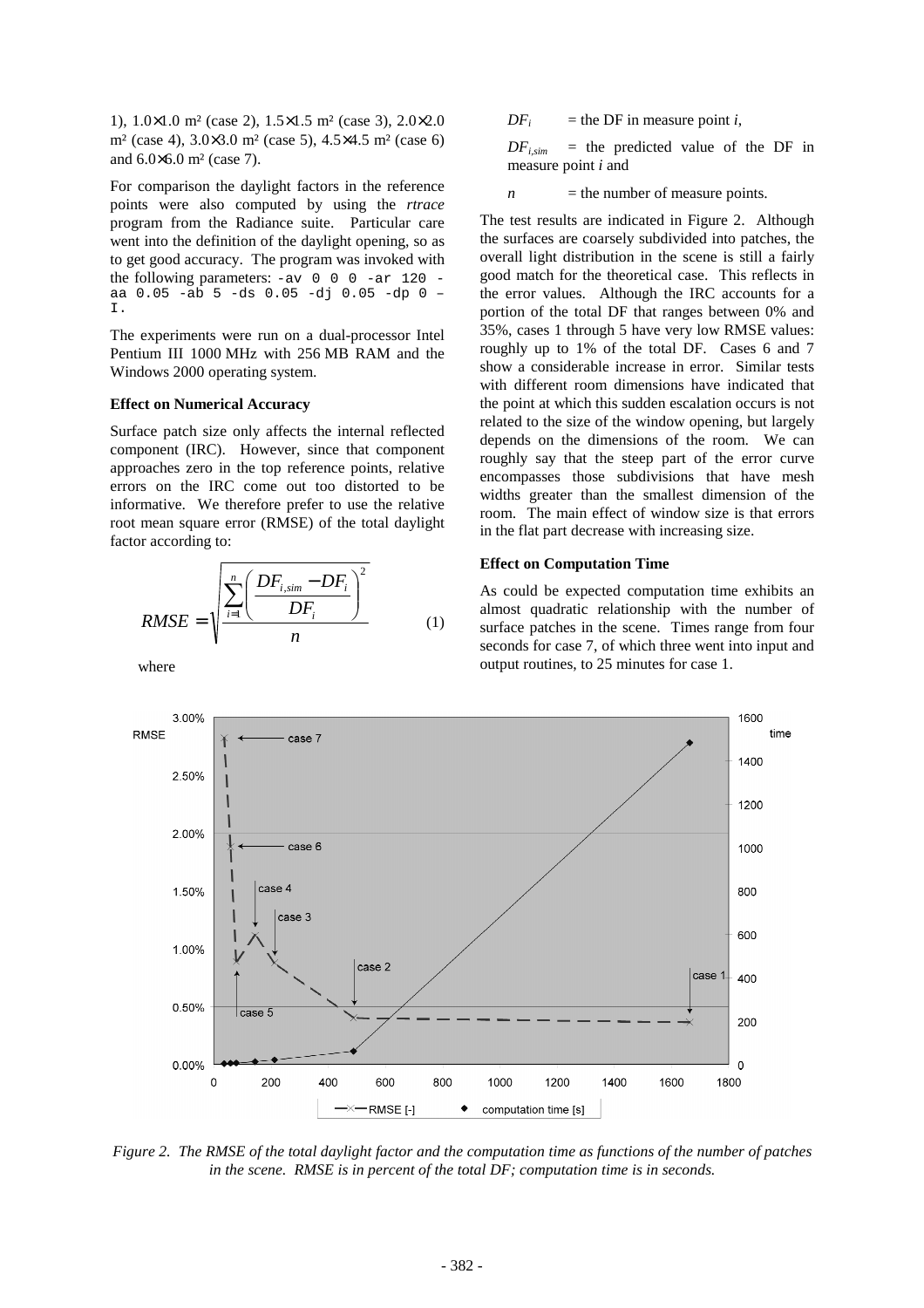#### **Discussion**

This test shows that our goal, an accurate simulati on within a practical computation time, can be met by manipulating surface patch size. Clearly a good equilibrium must be found between computation time and accuracy. Extensive testing has shown that for rooms with common office proportions a mesh width of one third to half of the smallest room dimension generally performs well on both accounts.

## **COMBININGTIMESTEPS**

The first adaptation of radiosity, i.e. a limit on patch subdivision, allows us to drastically reduce computation times while still maintaining good accuracy. However, this may not suffice if we want to consider the daylight conditions of each individ ual time step of a long-term prediction. After all, wi the one-hour time steps, an annual prediction involves about 4.700 instants; with one-minute time steps th at number is raised to about 280.000! Even if a simulation can be performed in a minute or less, we cannot possibly perform so many simulations for a single prediction. An effective way to lower the required number of simulations is the use of daylig ht coefficients.

#### **Daylight Coefficients**

Tregenza first proposed daylight coefficients as an efficient way of coping with non-uniform skyluminance distributions (Tregenza et al. 1983). Th e daylight coefficient for a measure point and a sky element defines the sensitivity of the illuminance in that measure point to the changes in the luminance of the sky element according to

$$
\Delta E_{i,\vartheta,\varphi} = D_{i,\vartheta,\varphi} \cdot L_{\vartheta,\varphi} \cdot \Delta \omega_{\vartheta,\varphi}
$$
 (2)

where

 $\Delta E_{i, \vartheta, \varphi}$  = the contribution to the illuminance in measure point *i* due to the sky element with azimuth  $\varphi$  and altitude  $\vartheta$ ,

 $D_{i, \theta, \phi}$  = the daylight coefficient for measure point  $i$  and the sky element with azimuth  $\varphi$  and altitude  $\vartheta$ ,

 $L_{\theta,\varphi}$  = the luminance of the sky element with azimuth  $\varphi$  and altitude  $\vartheta$ 

and

 $\Delta \omega_{\theta \theta}$  = the angular size of the sky element with azimuth  $\varphi$  and altitude  $\vartheta$ .

If we subdivide the sky vault into discrete solid angles and regard the mashaving constant luminance we can compute the total illuminance in a measure pointasfollows:

$$
E_i = \sum_{j=1}^{n} D_{i,j} \cdot L_j \cdot \Delta \omega_j \tag{3}
$$

where

*Ei*  $i$  = the illuminance in measure point *i* due to the entiresky,

 $D_{i,j}$  = the daylight coefficient for measure point *i* and discretes ky element *j*,

 $L_i$  = the luminance of discrete sky element *j*

and

∆<sup>ω</sup>*<sup>j</sup>* = the angular size of discrete sky element *j*.

A daylight coefficient solely depends on the local geometry and on the material characteristics of the objects reflecting and transmitting the light on it sway to the measure point. Unless one of those changes – e.g. in the case of adjustable louvers – it is inva riant acrossalltimesteps.

Once the daylight coefficients have been computed, illuminance can be found under any given sky conditions as a simple linear combination. The gre at advantage of this approach is that it allows us to reduce the number of simulations: instead of one permittime step, we can perform one per sky element, typically 145.

#### **Errors Due to the Use of Daylight Coefficients**

The principle of using daylight coefficients introduces two kinds of errors:

1. The first error is due to the fact that the skyluminance distribution, whether it is defined by a mathematical model or by interpolation between measured values, is approximated by a discontinuous stepped function. This error is negligible, even f or skies with great luminance gradients. To test this we computed the horizontal illuminance under an unobstructed sunny sky. For this purpose we chose a Perez All-Weather model (Perez et al. 1993a, 1993b) based on the TMY2 data for July 27  $\frac{\text{th}}{\text{at}}$  1PM in Atlanta, GA. The relative deviation between an estimate with a sky that was subdivided into 9824 elements, which we believe to be highly accurate, a nd one with a sky subdivided into 168 elements amounted to less than 0.2%.

2. The second error is due to the fact that all light originating from an entire solid angle is relocated to the solid angle's center. It is of a purely geometrical nature as it depends on the geometry of the scene and the location of the measure points. It is therefore difficult to assess. We can, however, assume it to be rather insignificant, since it will only be noticeable for cases where luminance peaks are relocated, thus causing shadows to be displaced. F or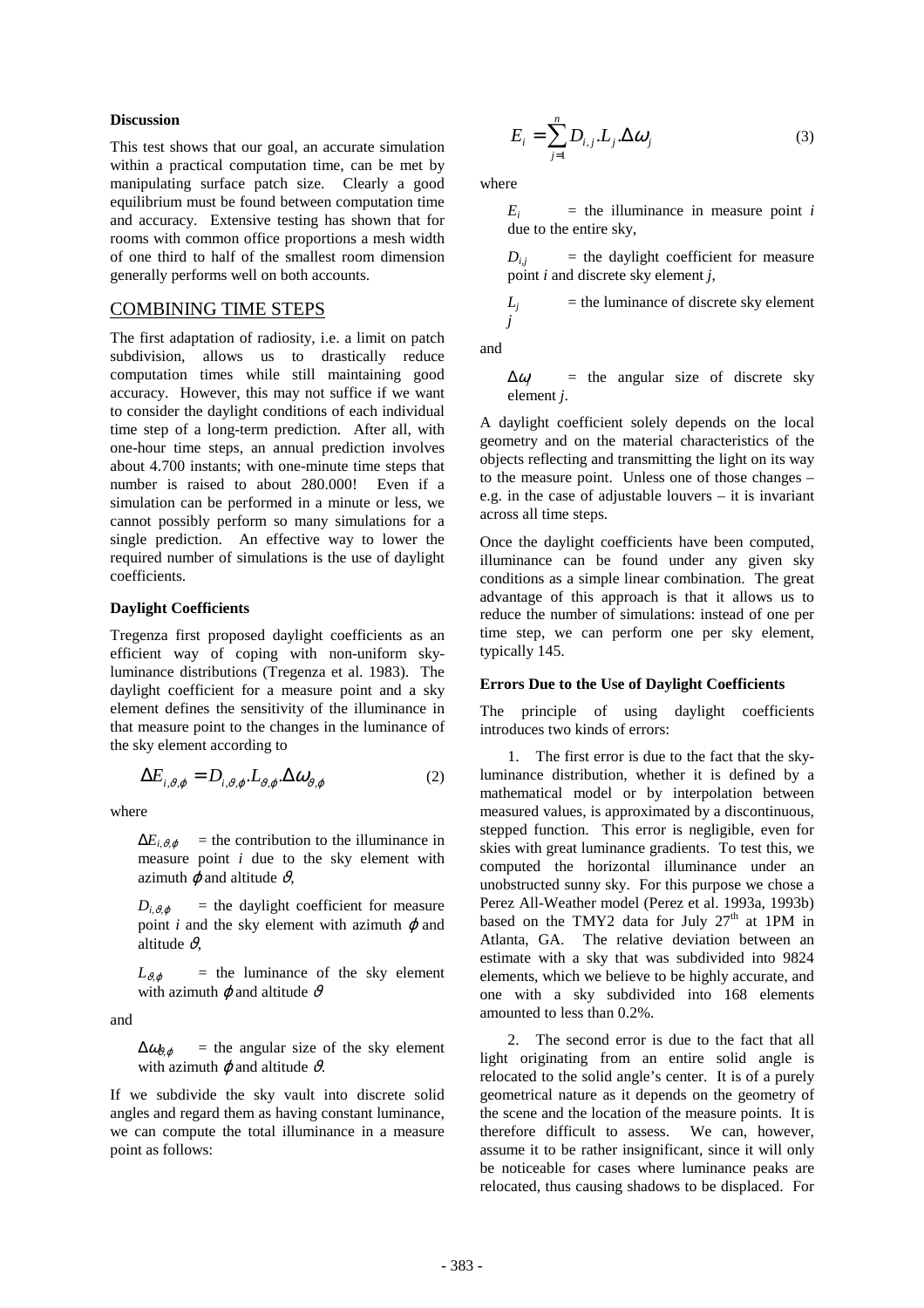the direct component this problem can be avoided by super-sampling each sky element. For the internal reflected component the effect of slightly redistributing luminance values across the surfaces is negligible, as is demonstrated by the previous sections.

### **Parallel Computation**

The idea to derive daylight coefficients from the simulation of an entire homogeneous sky was first proposed by Reinhart and Herkel and successfully demonstrated in their adapted version of the lighti ng simulation program Radiance, which uses backward ray tracing (Reinhart et al. 2000). All investigat ed rays are written to a file that subsequently serves as input for another program, which traces the origins of each ray back to one of the discrete solid angles i n order to obtaine ach sky element's contribution to the indoor illuminance. The great advantage of this approach is that all daylight coefficients can be obtained from a single simulation of the interreflections in the scene, which can thus act as a p reprocessing step to any long-term prediction.

This principle can be introduced into a radiosity algorithm even more easily. As mentioned above, one bottleneck in radiosity is the computation of h ow the light that is emitted by one patch will be distributed over all other patches in the scene, i. e. the calculation of form factors. Form factors are invariant to the origin and the distribution of lig ht in the scene, and are thus identical for all daylight coefficients. It is therefore logical to perform t his operation only once for all daylight coefficients.

We have adapted our radiosity program so that, instead of one luminance/illuminance pair per surfa ce patch, each patch contains as many of these pairs a s there are daylight coefficients to be computed. Ea ch pair then holds the light originating from one sky element. The algorithm itself does not change. However, all light fluxes transferred between the surface patches of the scene, are treated as if consisting of several smaller fluxes. How these fluxes are to be redistributed needs to be worked o ut only once and only the very last step of performing the actual redistribution is repeated once for each sky element.



*Figure 3. Flow charts representing three methods f or performing long-term daylight-availability predi ctions while taking the daylight conditions of each indivi dual time step into account: one simulation per tim e step (left), one simulation per daylight coefficient (middle), p arallel computation of daylight coefficients (right ).*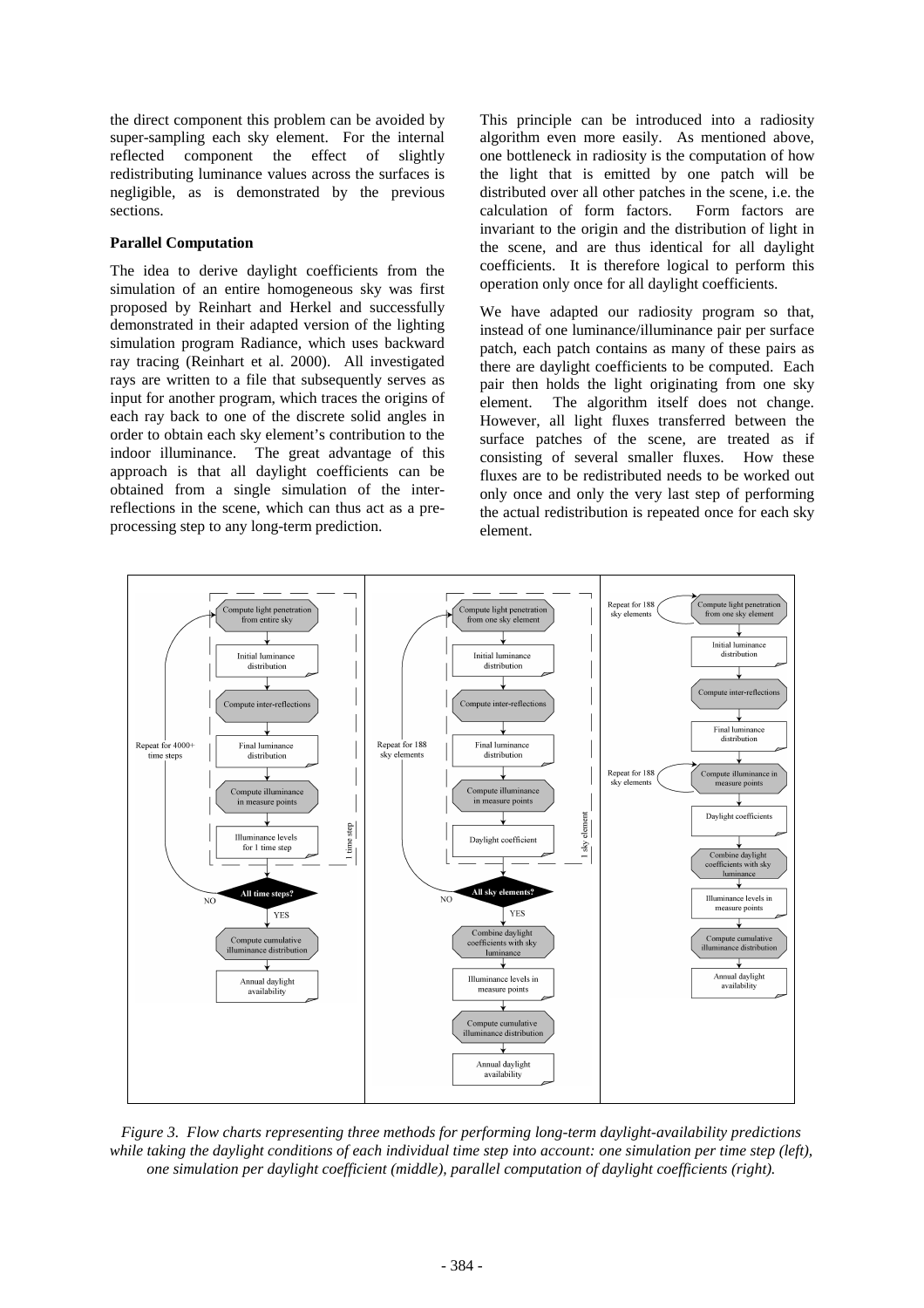*Table 1 Comparison of the computation times needed for different simulation procedures.* 

|                                                         |                                                                                                         | <b>ERIALCOMPUTATIO</b>      | <b>DEFFICIENT</b><br><b>PARALL</b> |
|---------------------------------------------------------|---------------------------------------------------------------------------------------------------------|-----------------------------|------------------------------------|
| Computer                                                | Dual-processorIntelPentiumIII<br>1000Mhz,256MbRAM, Windows2000<br>(thealgorithmdiscussedherehasnobuilt- |                             |                                    |
|                                                         | inparallel-processingfeatures)                                                                          |                             |                                    |
| Numberof<br>patchesin<br>model                          | 128                                                                                                     |                             |                                    |
| Numberof<br>measure<br>points                           | 35                                                                                                      |                             |                                    |
| Numberof<br>skyelements                                 | N/A                                                                                                     | 188                         | 188                                |
| Timefor<br>computing<br>daylight<br>coefficients<br>[s] |                                                                                                         | 306                         | 11                                 |
| Timefor<br>computing<br>illuminance<br>values[s]        | N/A                                                                                                     | 8                           | 8                                  |
| Timefor<br>othertasks<br>[s]                            |                                                                                                         | $\mathbf{1}$                | $\overline{c}$                     |
| <b>Total</b><br>computation<br>time[s]                  | 17696<br>(or4hr,<br>54min<br>and <sub>56s</sub> )                                                       | 315<br>(or 5min<br>and 15s) | 21                                 |

The only drawback of this procedure is the increase d memory use. In our implementation this amounted to an additional 256 bytes per surface patch and per daylight coefficient. However, for most contemporary hardware this will not be a problem.

The parallel computation of daylight coefficients influences accuracy only marginally. Most radiosit y algorithms solve the matrix equation in an iterativ  $\cdot$  e way – e.g. with Southwell relaxation – until a predefined threshold is met. If each daylight coeffic ient is computed individually, no more iteration steps w ill be performed than are necessary to meet the thresho ld for each separate daylight coefficient. When using parallel computation, the iterative process will be maintained until the threshold is met for all dayli ght coefficients. This implies that more iteration ste ps

will be performed than are absolutely necessary for most daylight coefficients. If anything, this will improve accuracy.

The great advantage of this approach is of course the he reduction of computation time. As an example we took the model of a typical rectangular office spac e with two windows and computed the daylight autonomy. The results can be found in Table 1. It is obvious that both the use of daylight coefficients and the parallel computation principle lead to great improvements.

# **CONCLUSION**

Other authors have pointed out that the prediction of cumulative daylight availability should take the daylight conditions into account of all individual time steps. However, with most contemporary simulation programs this guideline leads to computation times in the order of days or even months, which is clearly highly impractical.

We have proposed two principles that can be applied to any radiosity algorithm. Both have only a minimidal and radiosity algorithm. effect on the accuracy of the calculated result, bu when combined they reduce the computation time for a cumulative prediction to the order of seconds. T his makes annual and seasonal predictions far more accessible to the design process, so that the dayli ght availability of design alternatives can be more eas ily assessedand compared.

The studies discussed above have allowed us to draw the following conclusions.

1. Radiosity has proven to be a highly efficient algorithm for estimating the light distribution in the scene. Even with very coarse meshes the resulting illuminance levels show relatively little error. Moreover, if one renounces the ambition of producing realistic images, computation times can b e reduced considerably. A comparison with Radiance – a ray tracer that is regarded in the academic wor ld as highly reliable – seems to corroborate the hypothesis that radiosity's fundamental principles make it more efficient for approximating the way in which light is spread throughout a scene than its counterpart ray tracing. The argument that only diffuse material properties can be simulated is obsolete and only applies to classical radiosity. Moreover, it must be noted that the described experiments were performed with a rather crude implementation of radiosity. The introduction of known optimization techniques would only reduce computation times even more, thus consolidating the conclusion.

2. The importance of the number of patches in the scene for computation time and its fairly small impact on the resulting illuminance levels emphasiz e the significance of sensible modeling. Scene